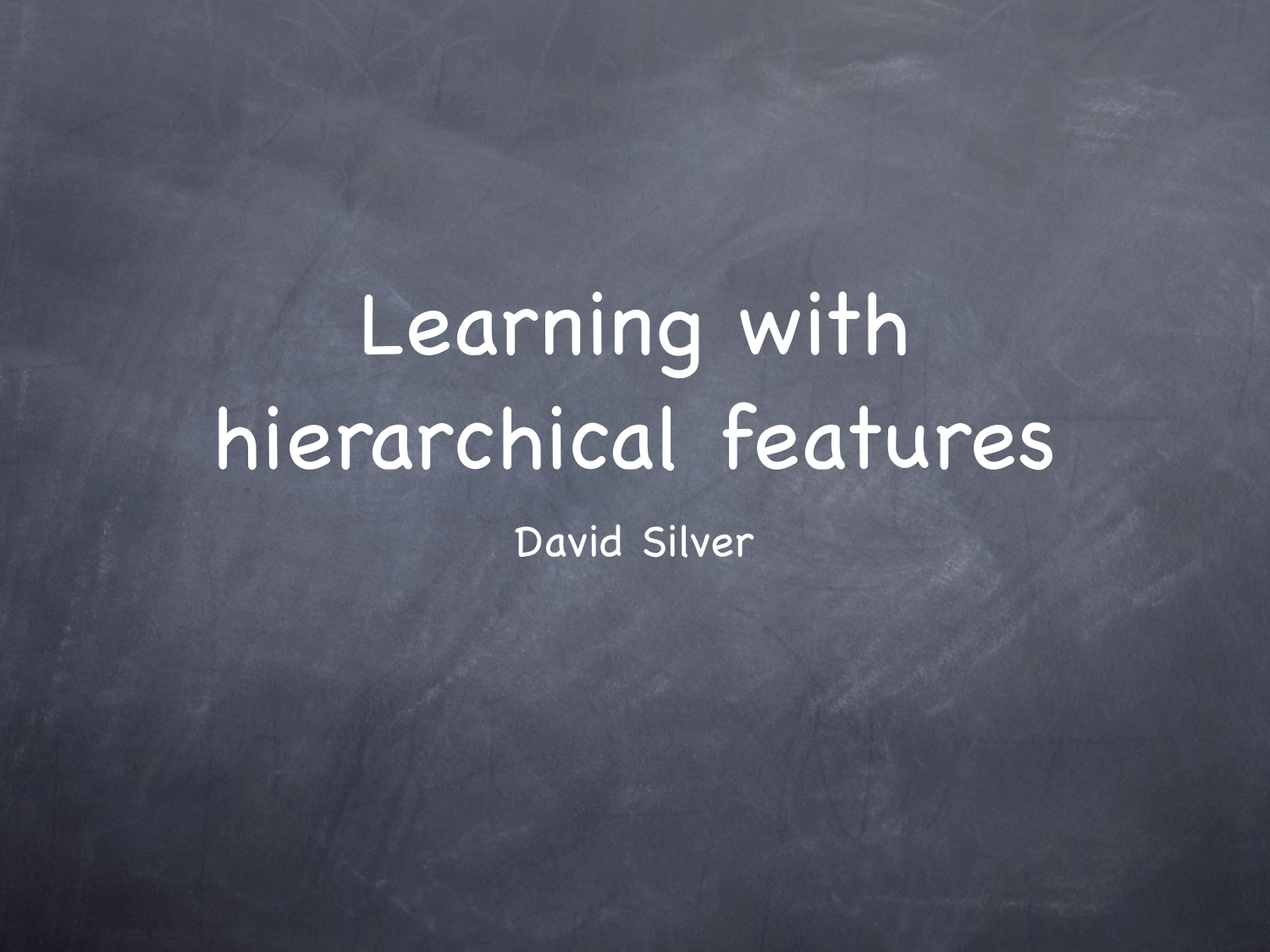#### Outline

Introduction to hierarchical features Learning issues with hierarchical features Experimental setup Preliminary results Scaling up to Go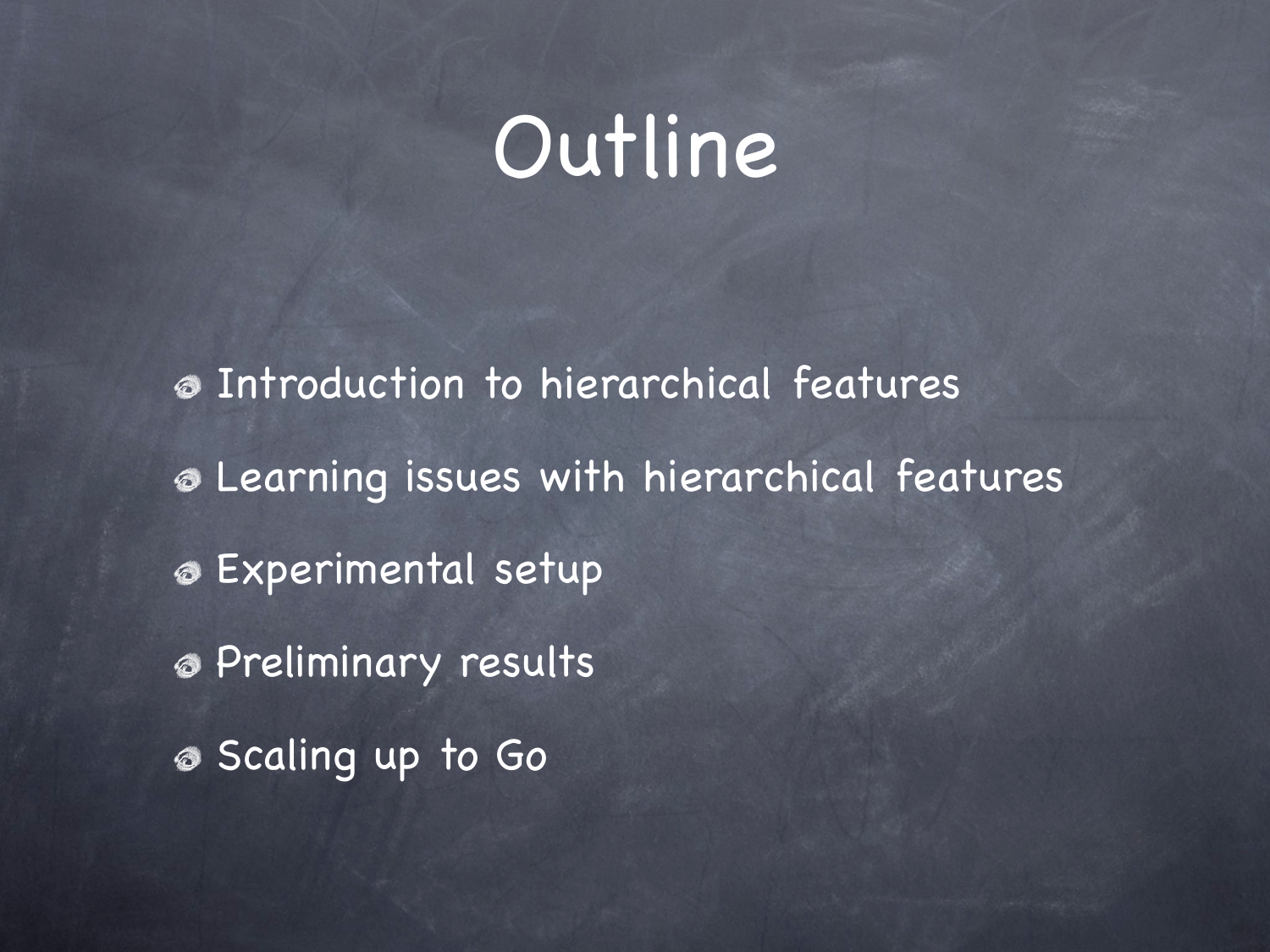#### Hierarchical features

Binary features are either on or off in any state.

Define partial ordering between features If feature A => feature B, then A is a child of B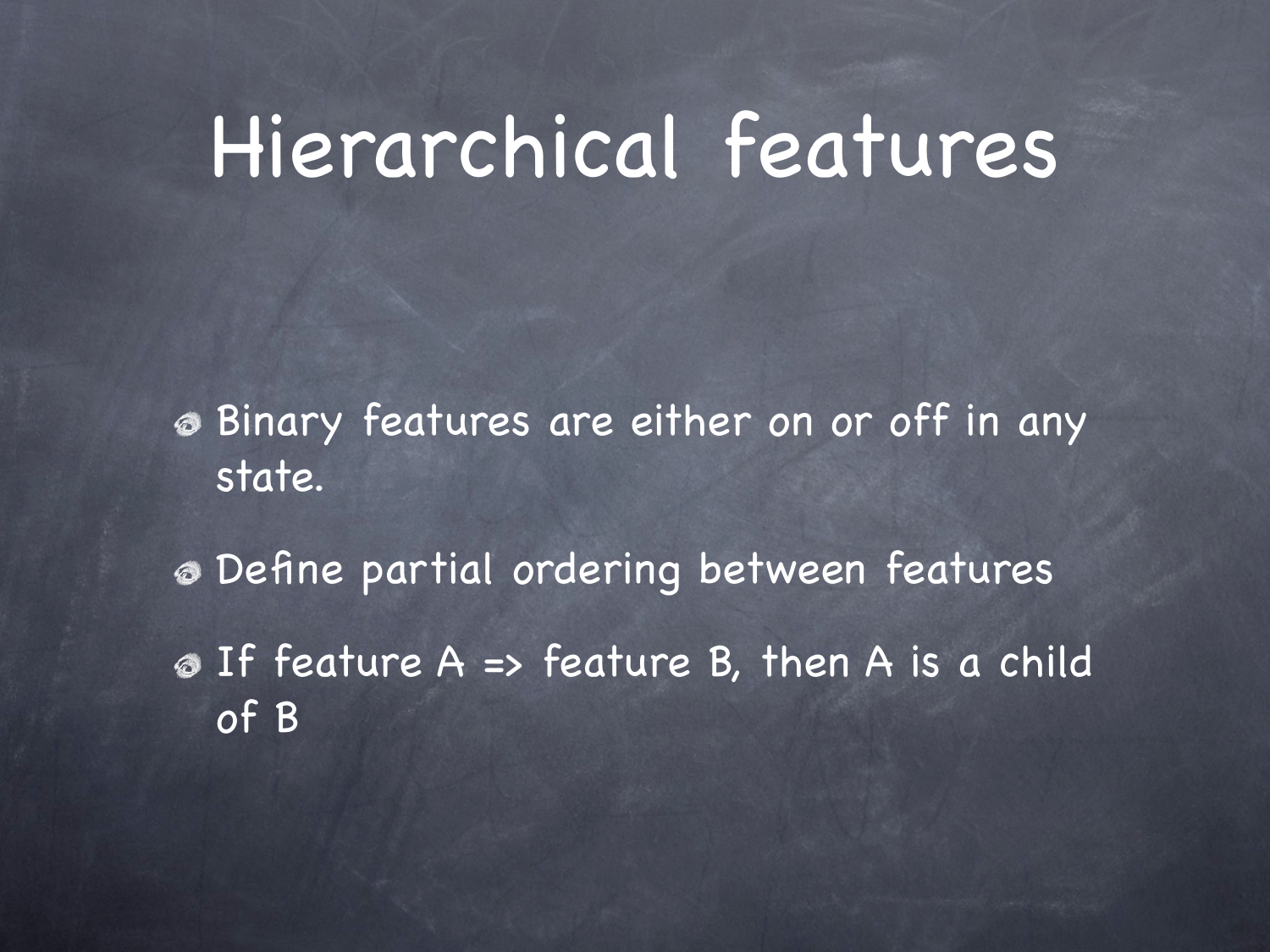## Example: Go shapes

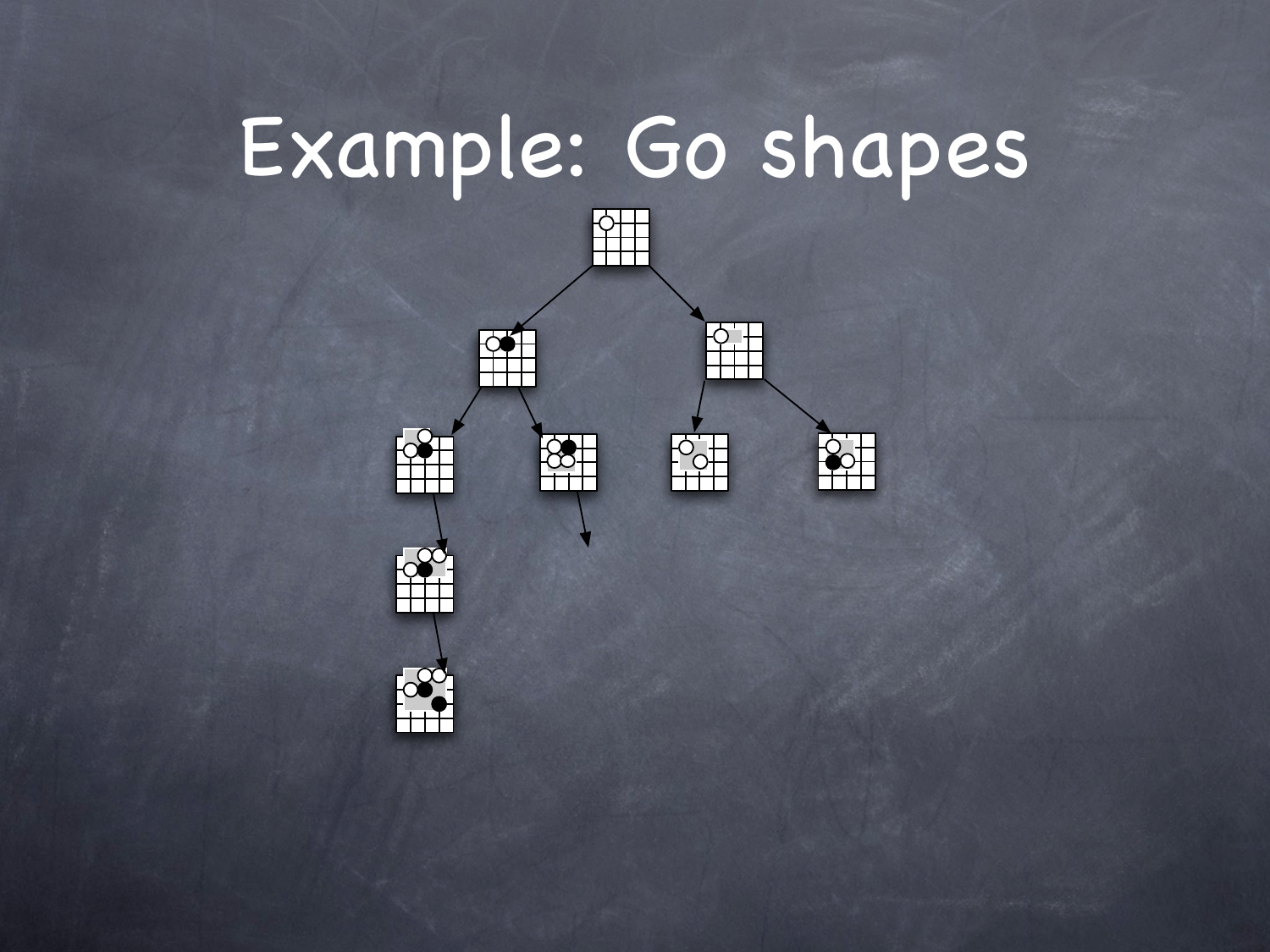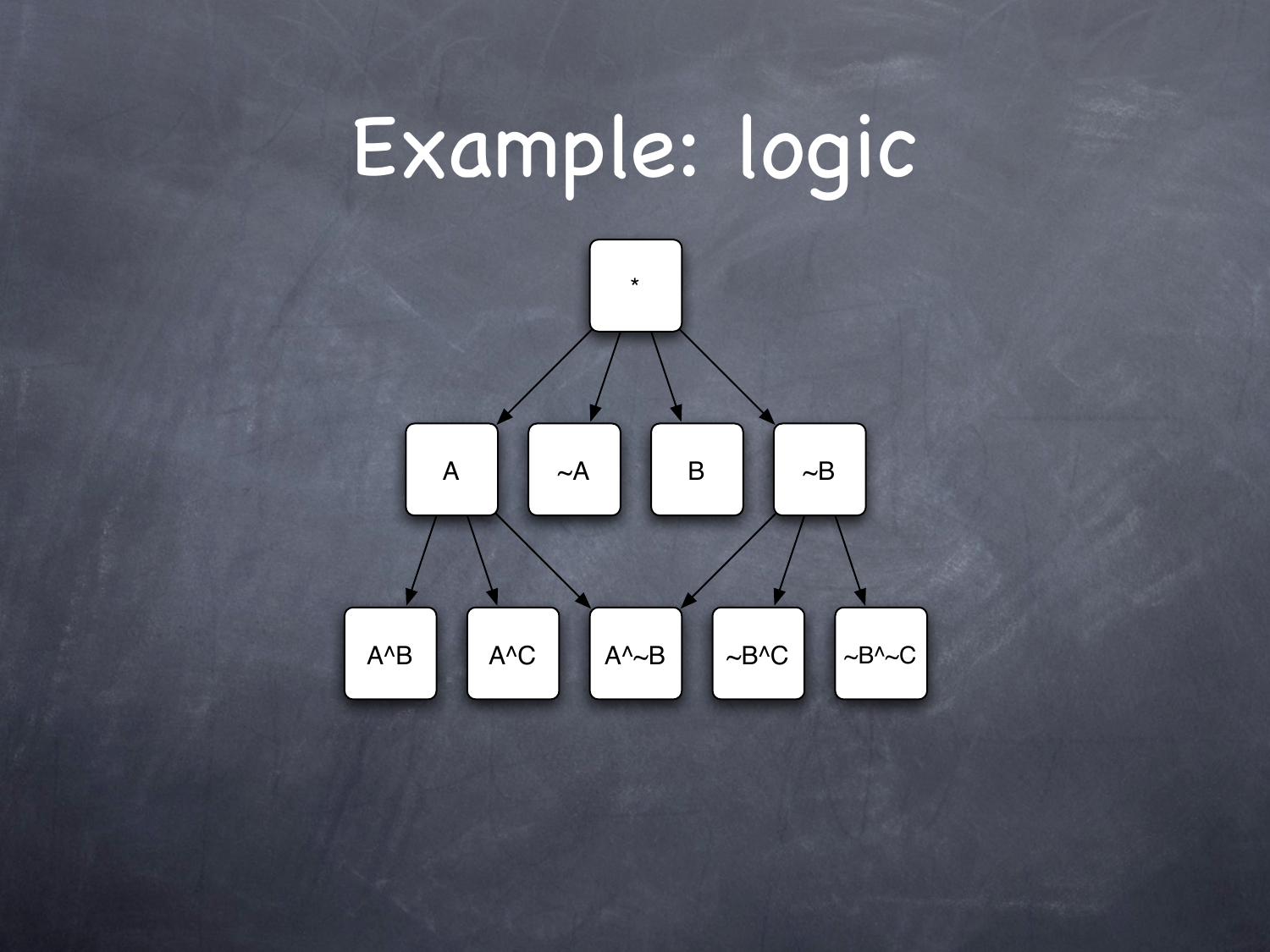## Example: bit features

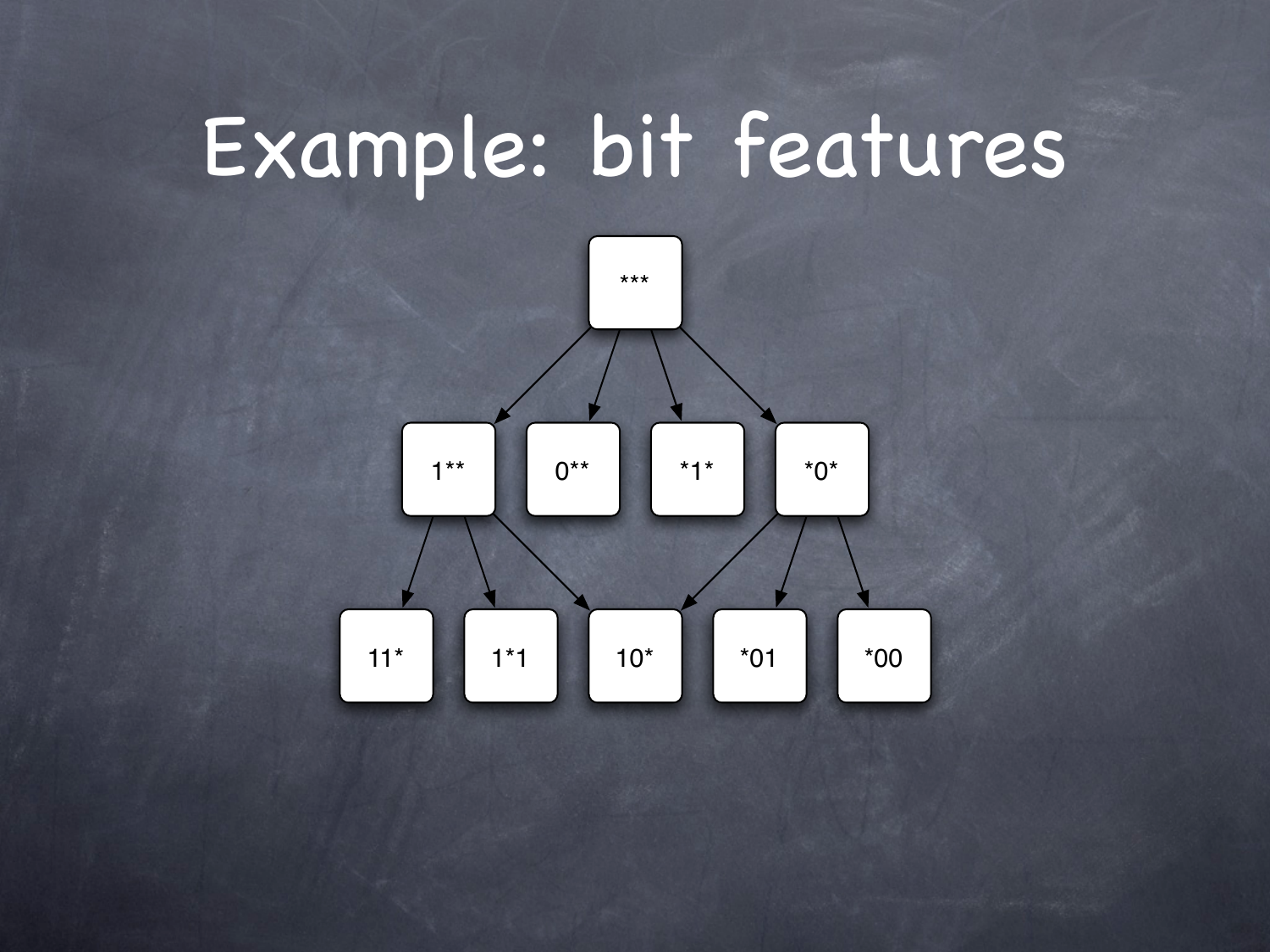### Terminology

**O** If feature A => feature B B is **more general** than A A is **more specific** than B A **strict** hierarchy has a strict partial order If feature A => feature B  $\bullet$  then feature B  $\Rightarrow$  feature A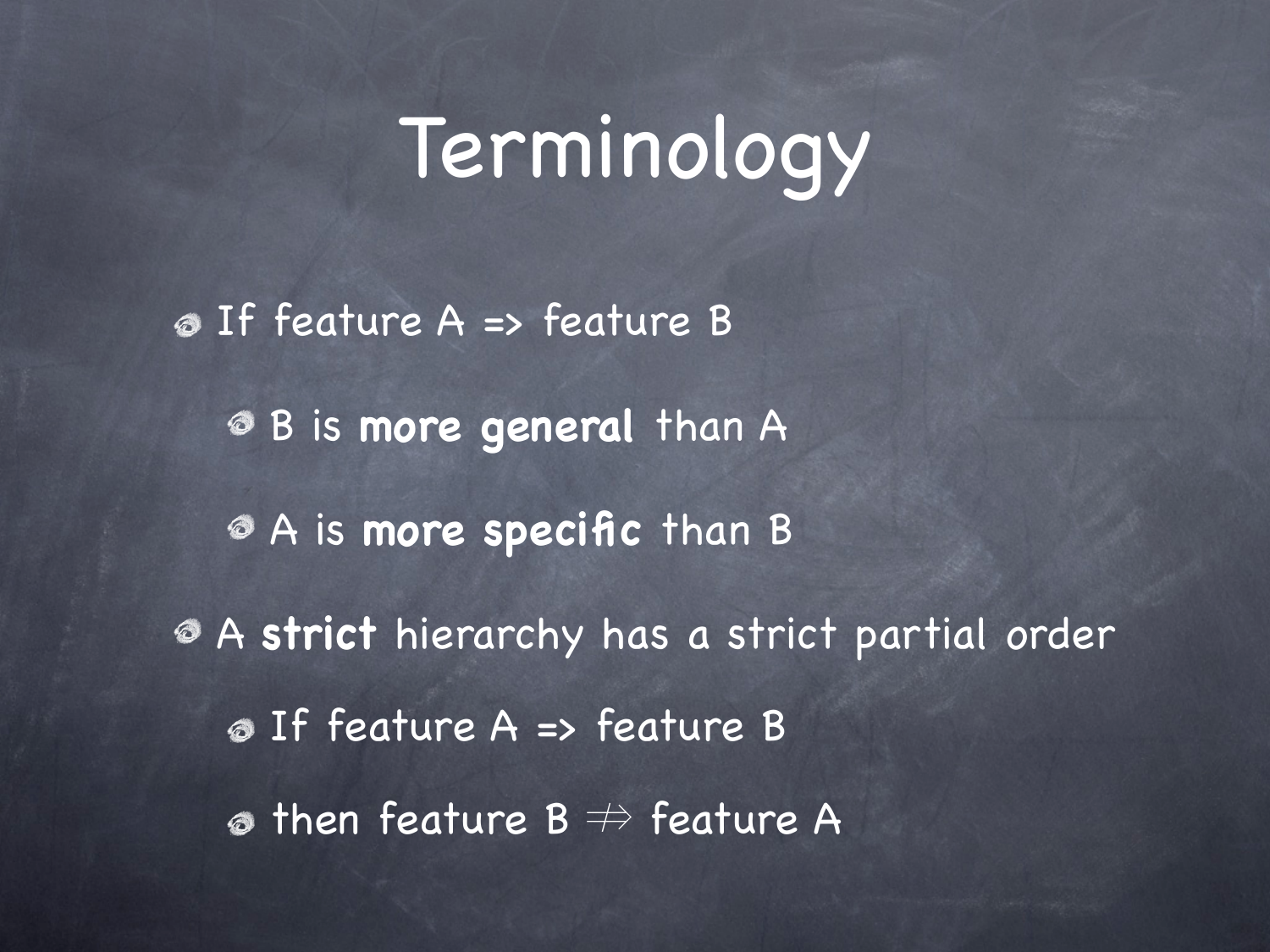## Terminology

In an **exclusive** hierarchy If parent is on, exactly one child is on A single path through hierarchy is on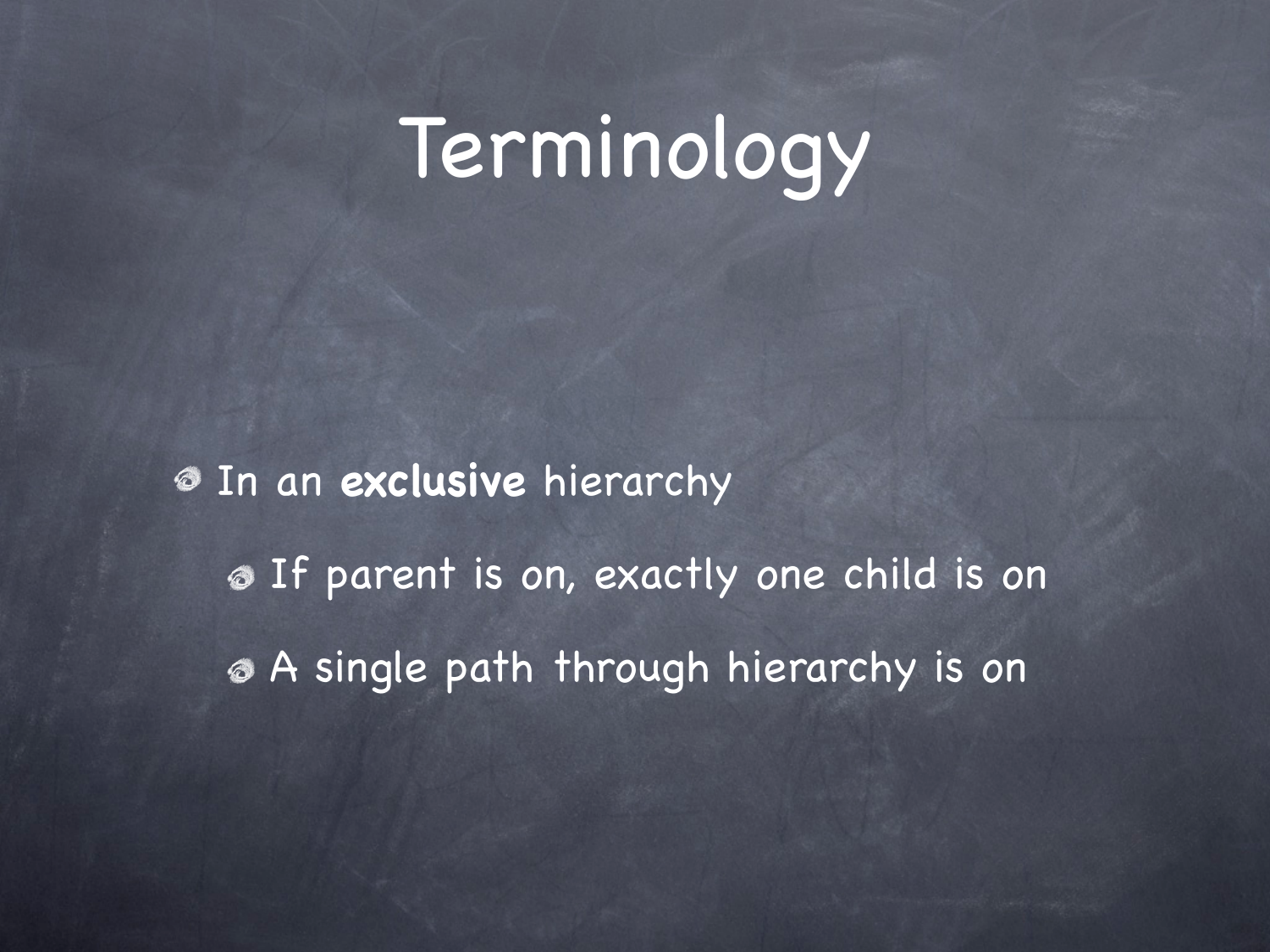#### Motivation

More general features learn quickly More specific features learn accurately How to combine features to get the best of both worlds?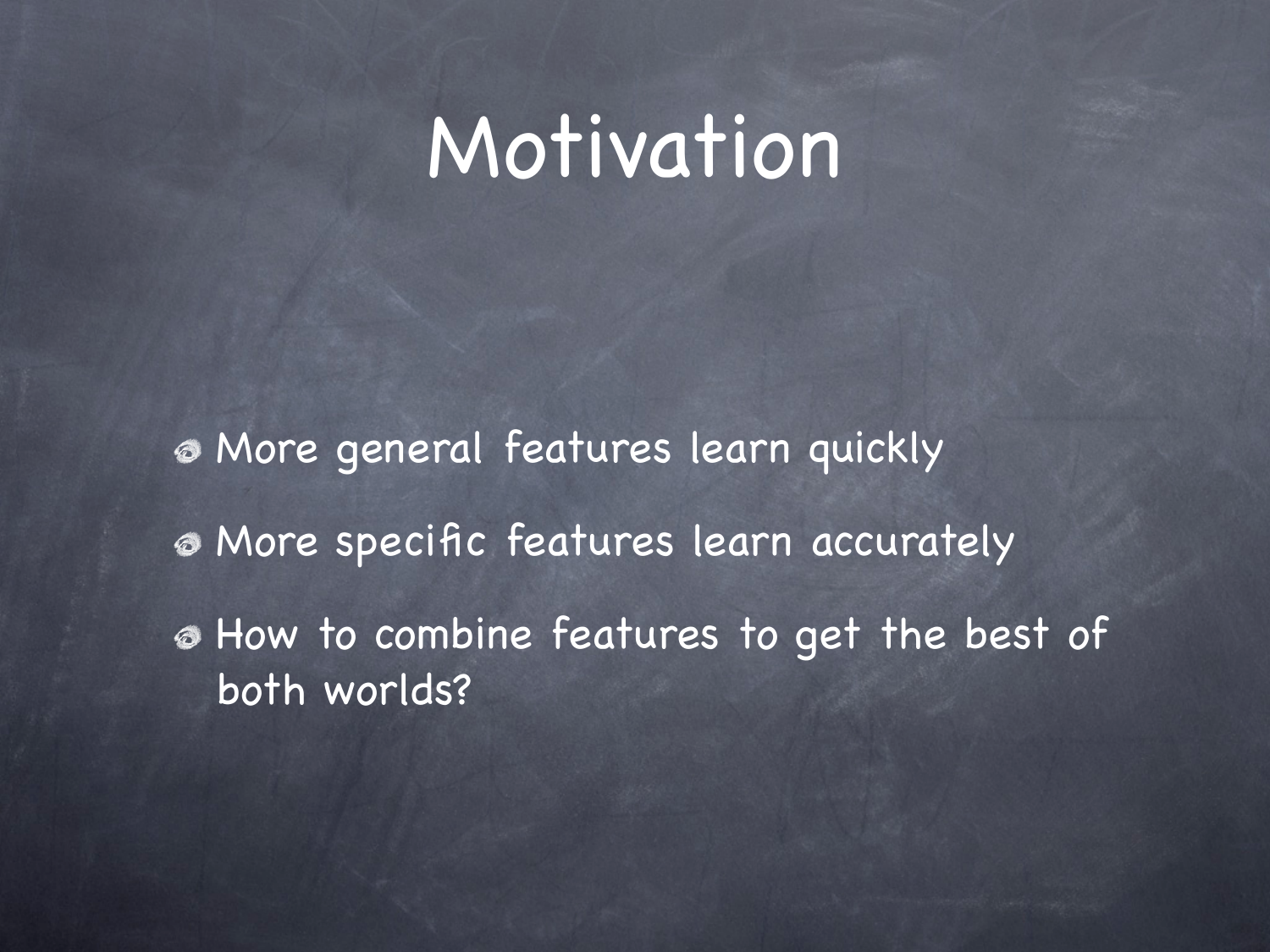# Linear function approximation

Prediction is a linear combination of features

 $\circ y = \sum w_i x_i$ 

One weight for each feature

Find weights that minimise squared error between prediction and target

 $\bullet$  w = argmin  $E[(z-y)^2]$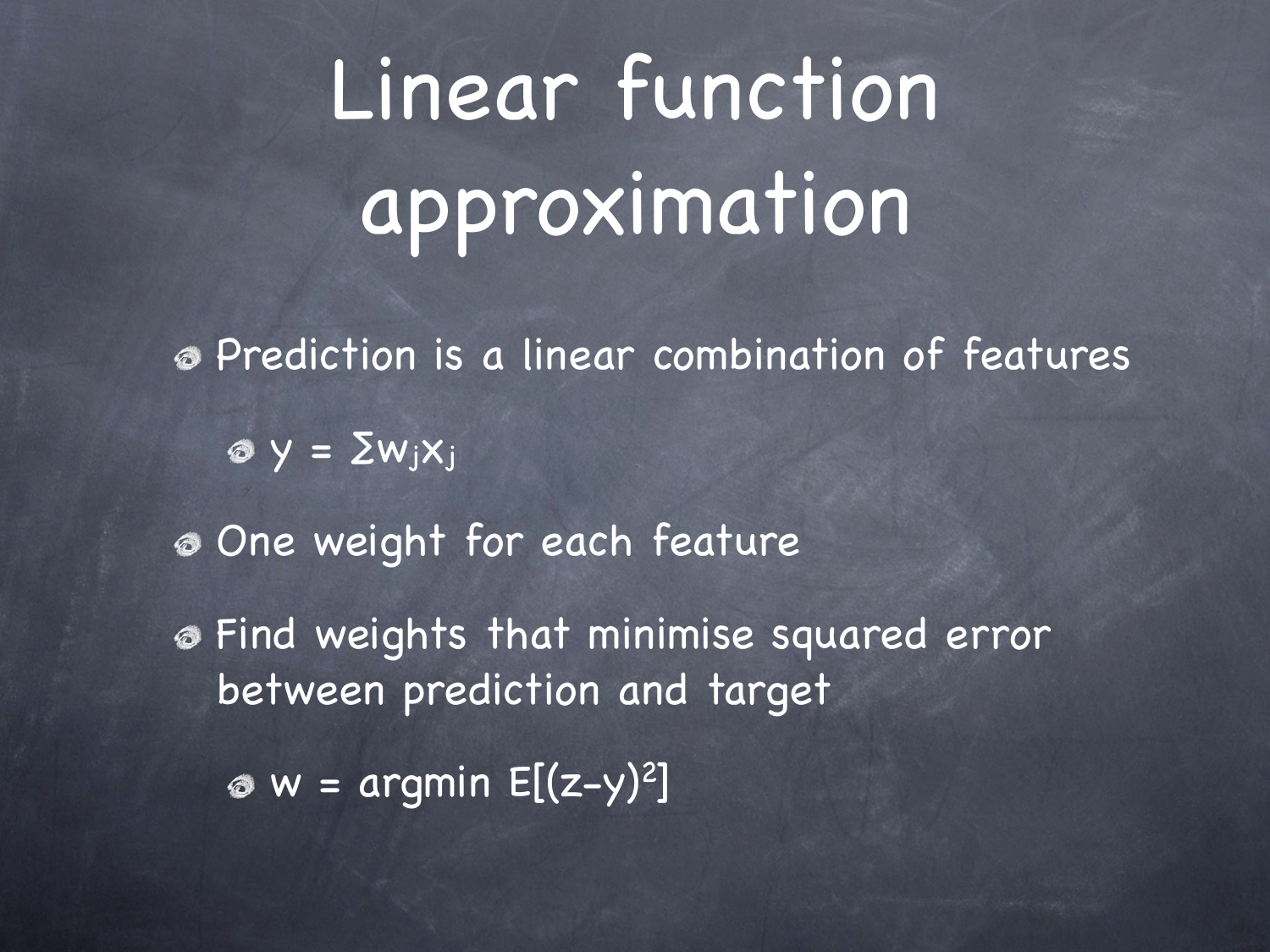# Hierarchical function approximation

Many solutions exist

- In general a large subspace of solutions
- Internal nodes of the hierarchy are 'redundant'

Leaves are sufficient to describe any solution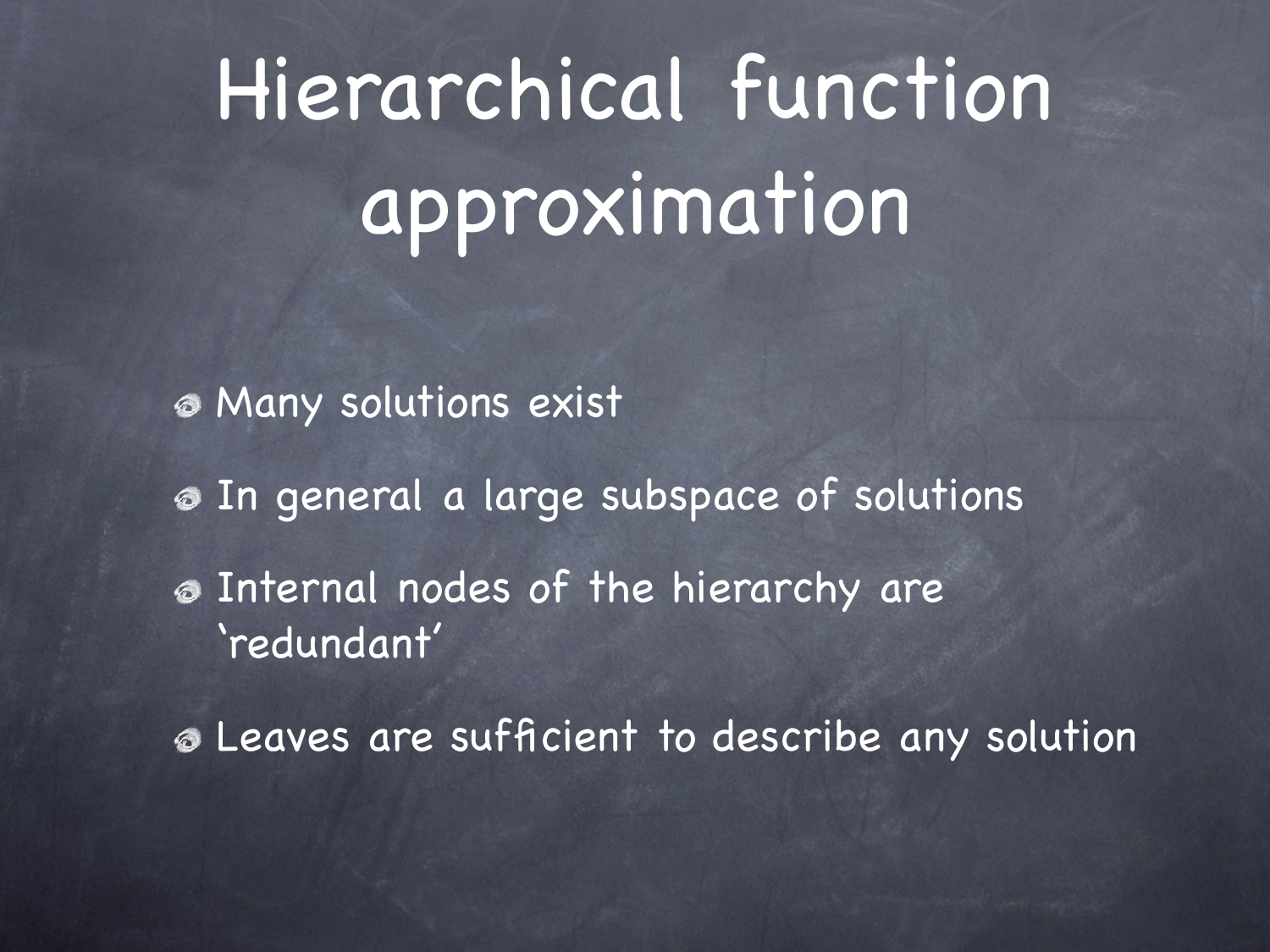#### Cascade learning

Define a particular set of weights as optimal:

Weight for feature A minimises error given all features more general than A

Weight for feature A minimises total magnitude of children of A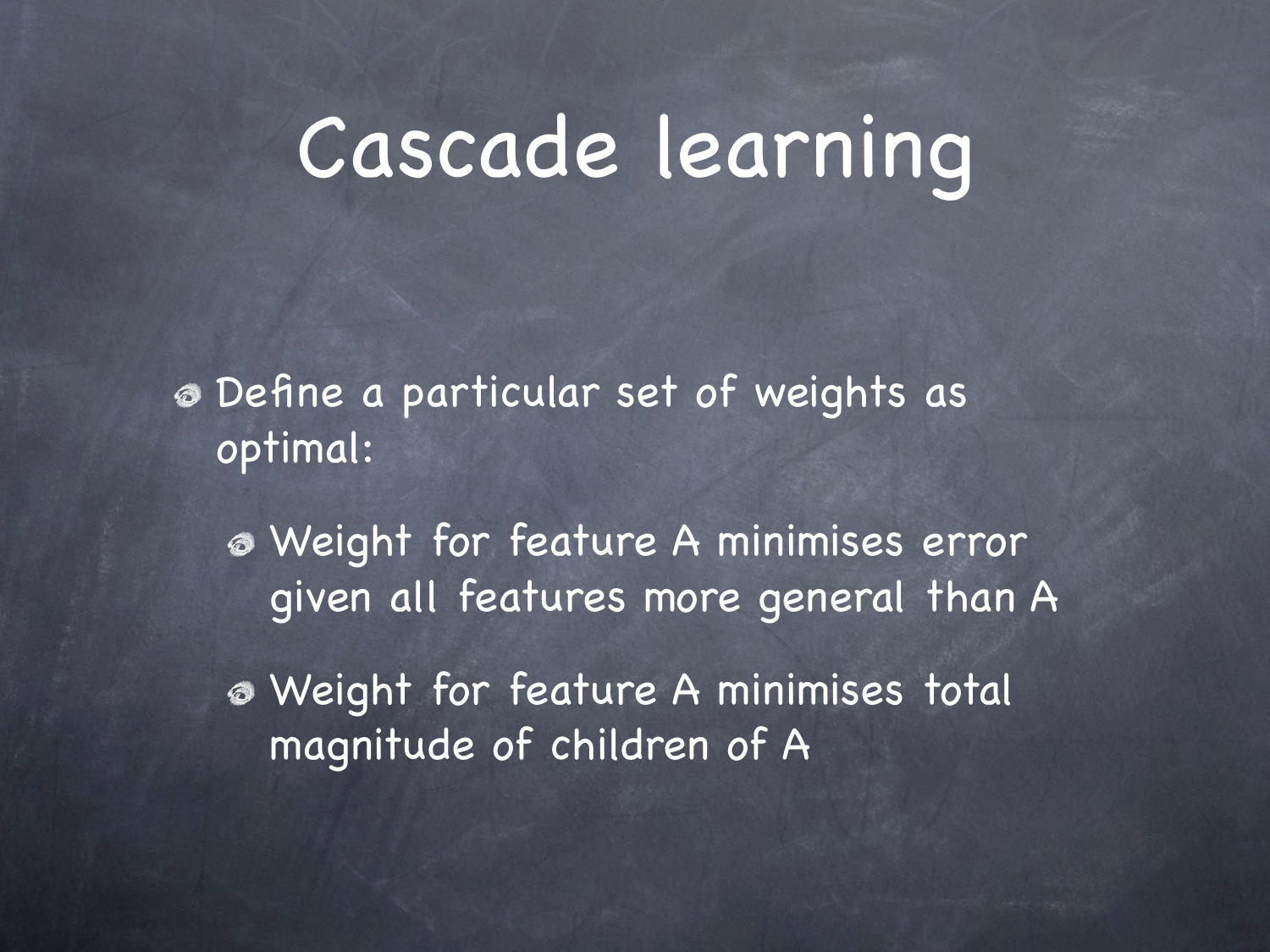## Two algorithms

Online cascade

Gradient descent using error of all more general features

Floating average Gradient descent at leaves Average weights up hierarchy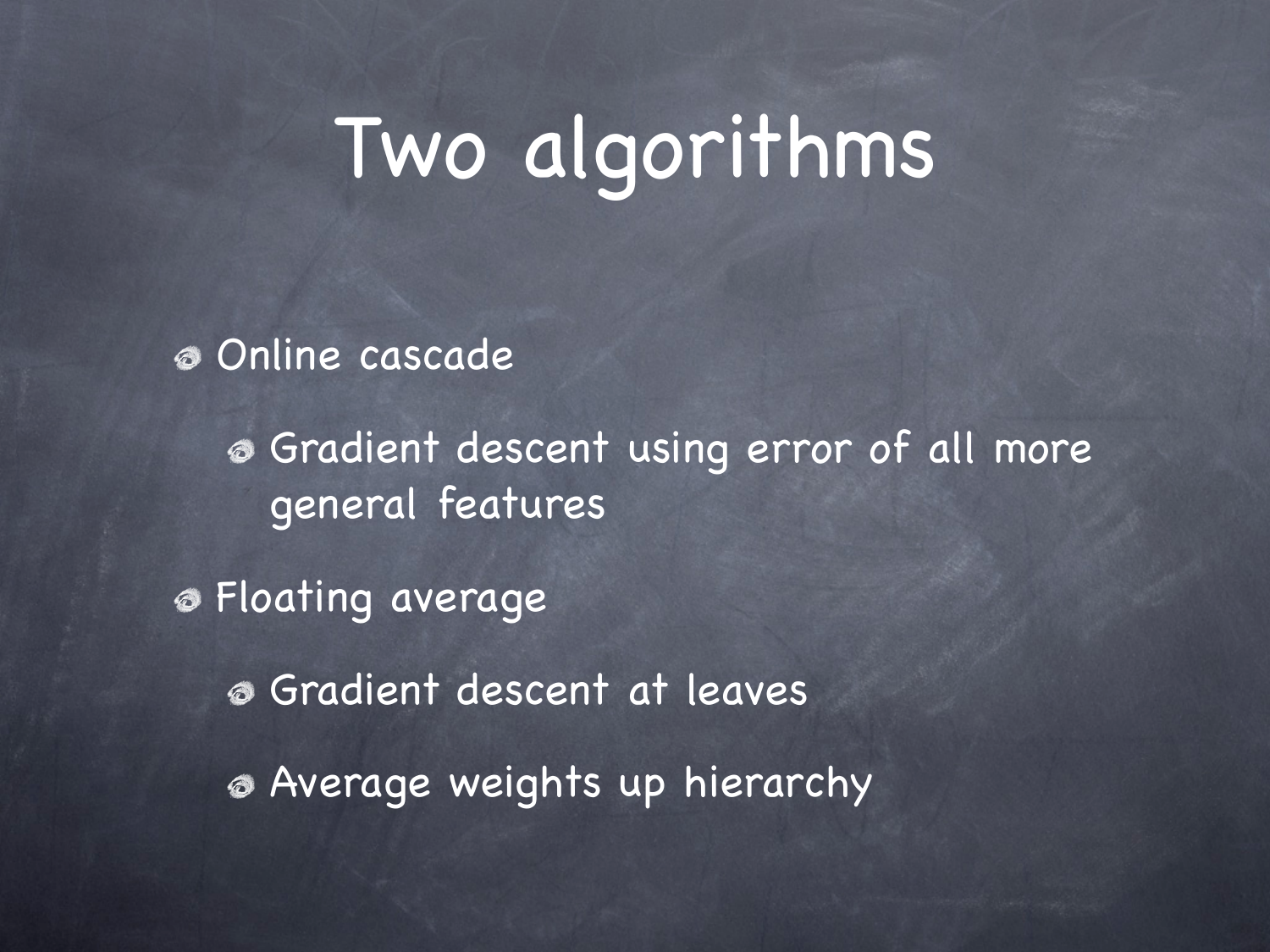#### Step-size control

"All features are equal. But some are more equal than others"

Frequencies of hierarchical features span many orders of magnitude

Don 't learn all features at the same rate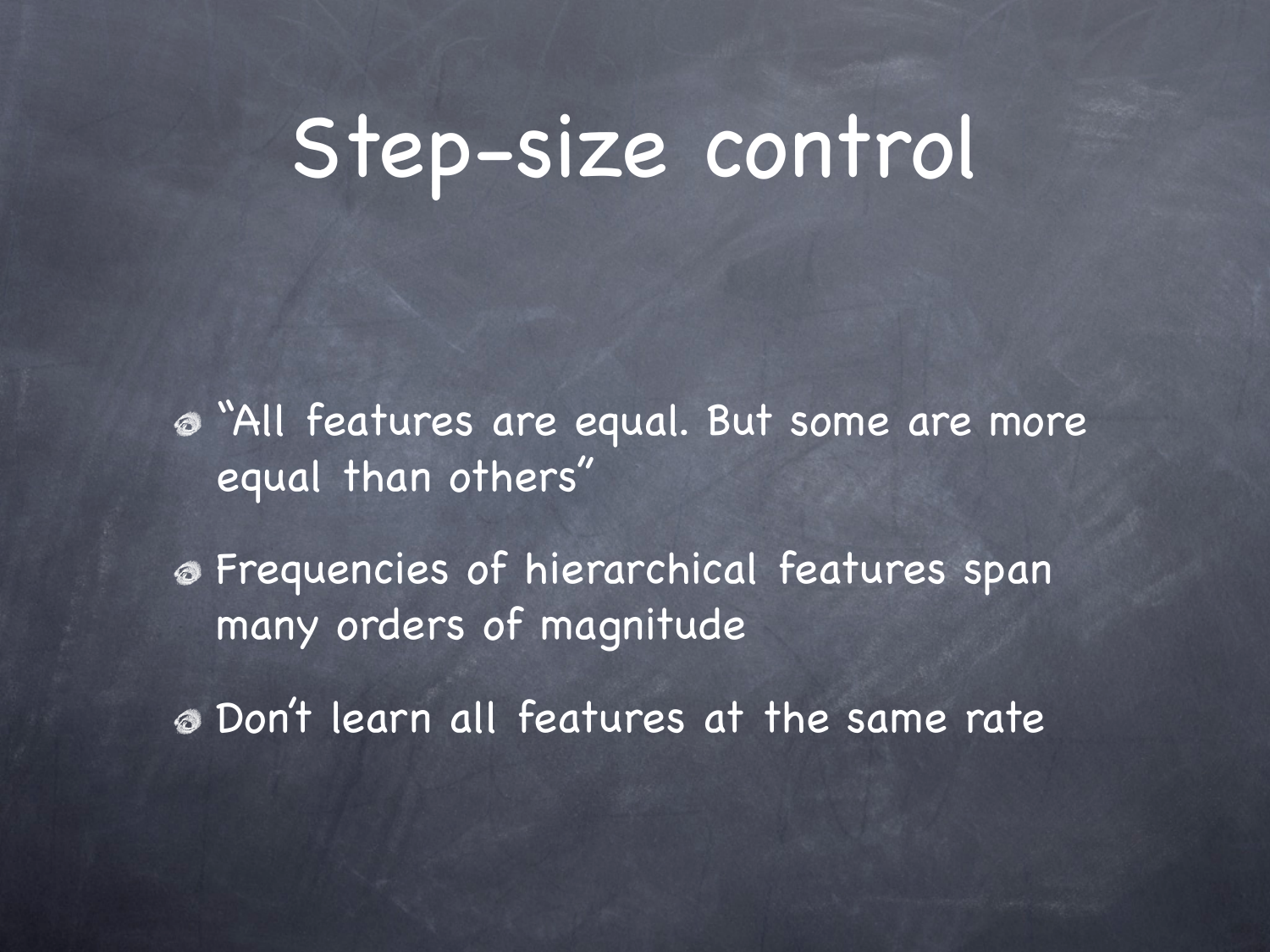## Step-sizes and uncertainty

Each weight wj can be viewed as an estimate of the optimal weight  $w_j{}^\star$ 

There is an **uncertainty** associated with this estimate: the estimation error

Estimation error should determine step-size. Uncertain features => high step-size Certain features => low step-size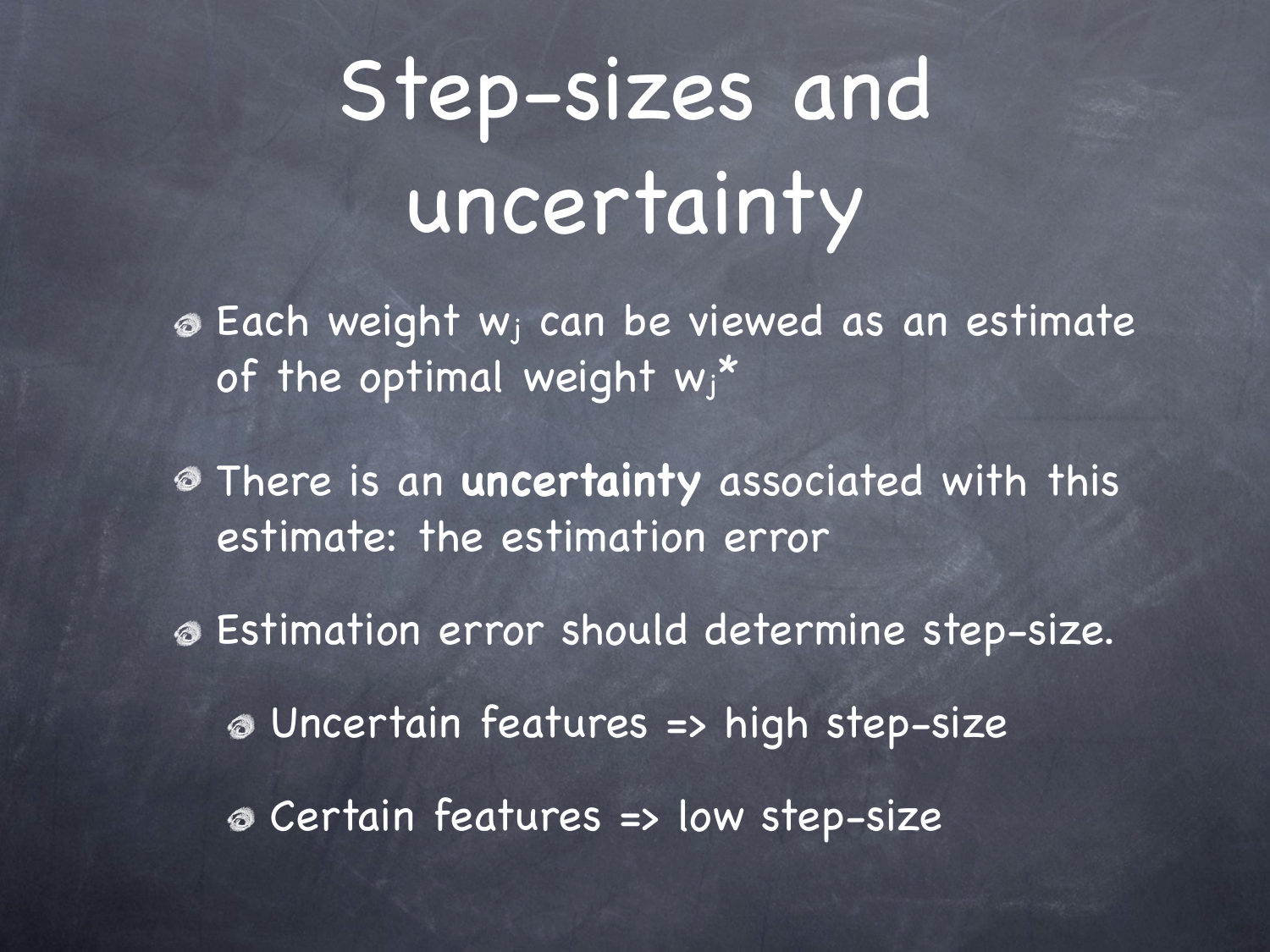## Measuring uncertainty

Observed error = estimation error + approximation error + noise How to separate out estimation error? **& Kalman filter** Linear regression Gradient descent Hierarchical bounds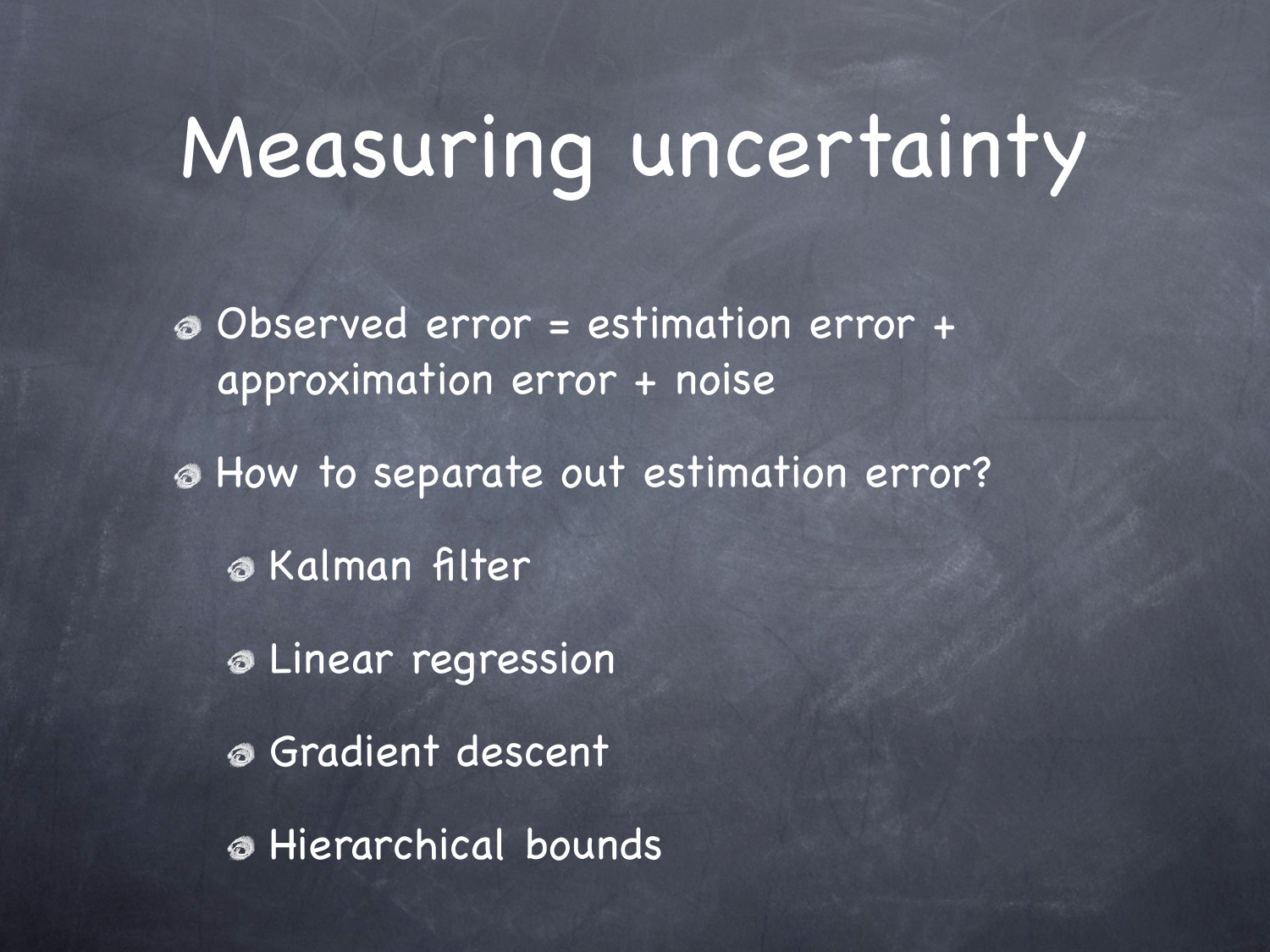#### Hierarchical bounds

If feature B is a child of feature A (B => A) Approximation error at A > B Estimation error at B > A Noise at B = A Use these bounds to track error intervals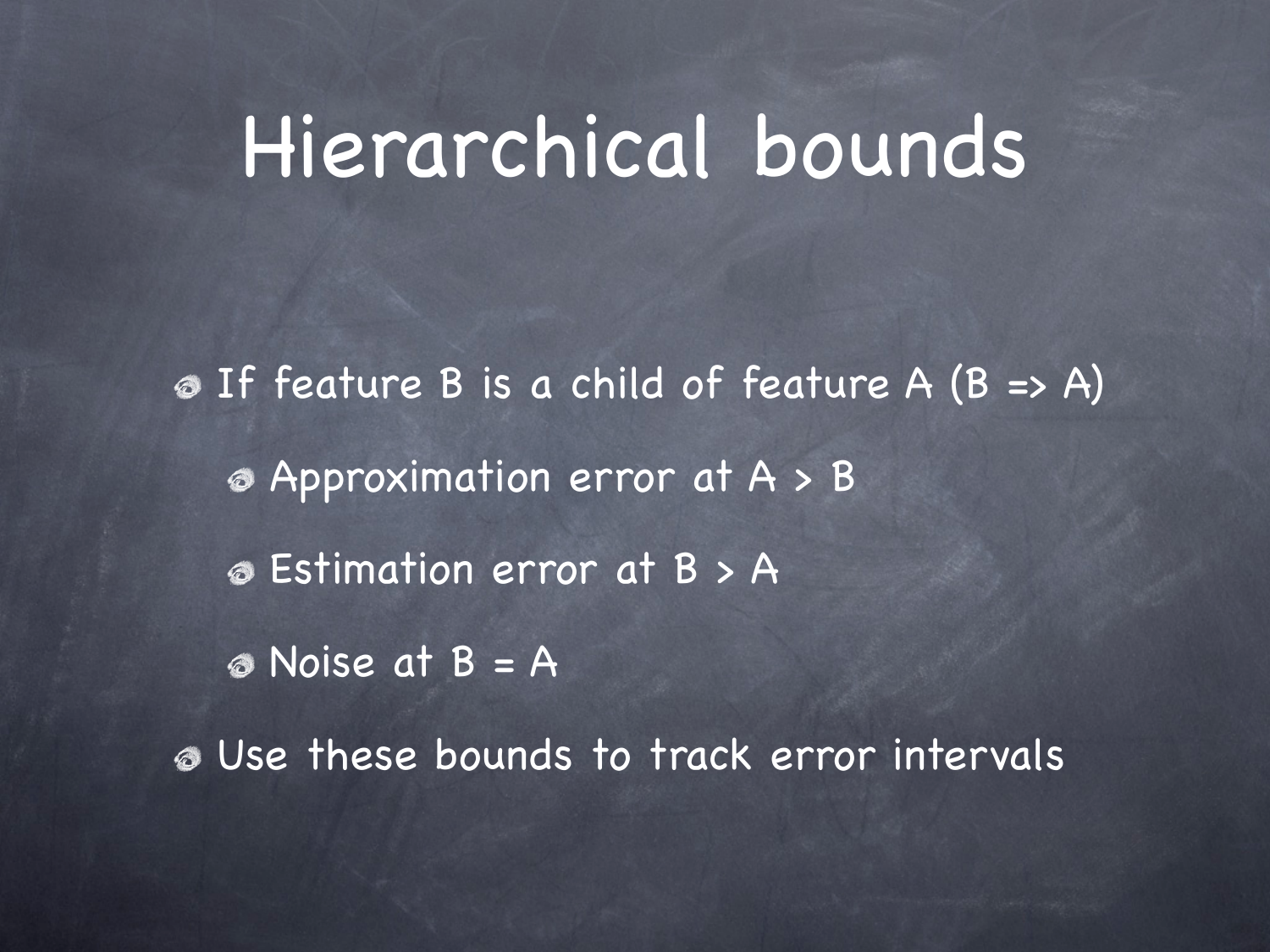## Experimental setup

The world is binary, e.g. 01101000 Features recognise binary patterns 0 1-bit features: e.g. \*\*1\*\*\*\*\*, \*\*\*\*\*\*0\*\* 2-bit features: e.g. \*\*10\*\*\*\*, \*\*\*\*00\*\* 3-bit features: e.g. \*110\*\*\*\*, \*\*\*100\*\*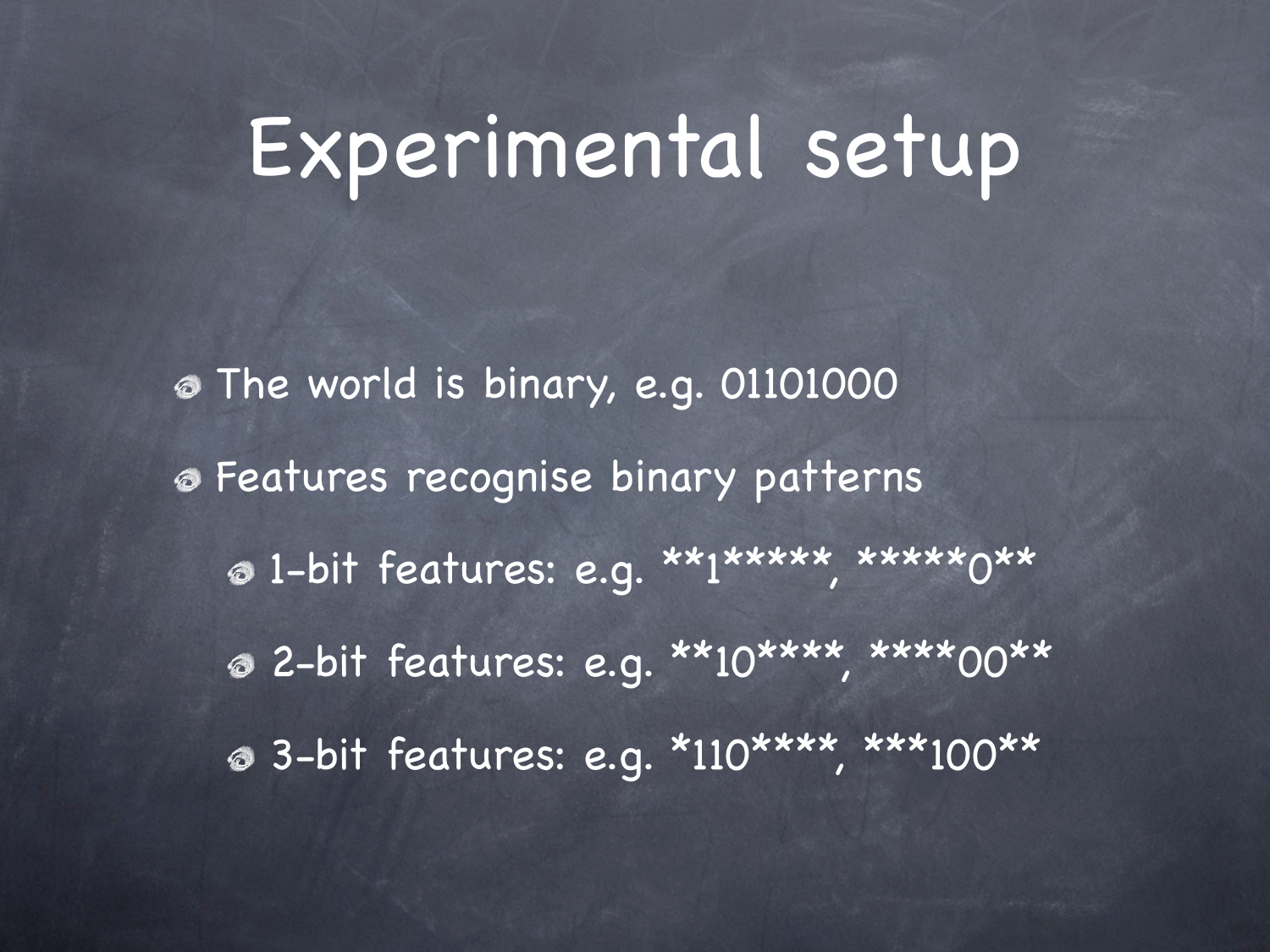## Using uncertainty

Diagonal Kalman filter assigns step-size in proportion to uncertainty

Are there better strategies for hierarchies? Weighted uncertainty Resource pot

Does floating average resolve this issue?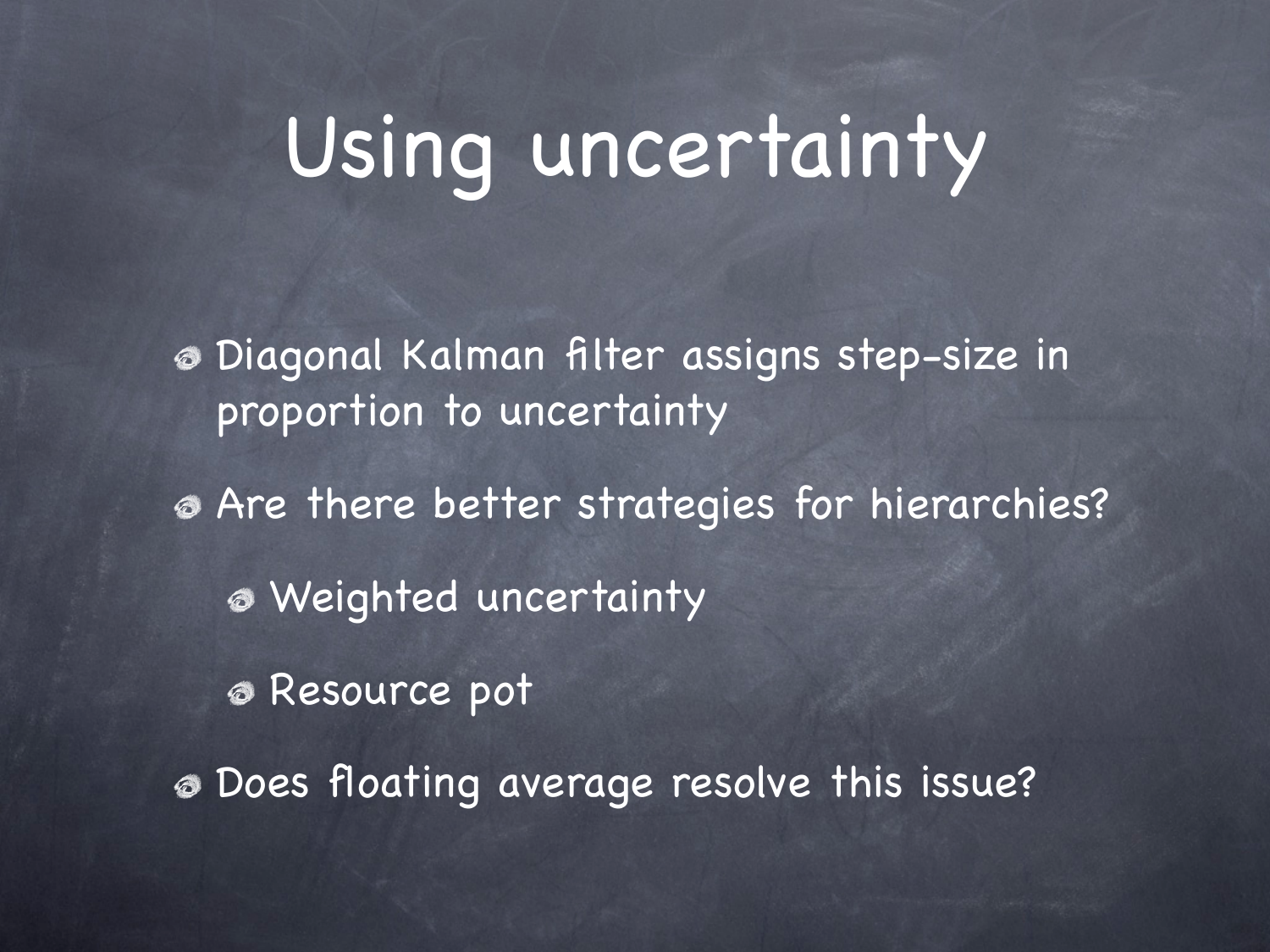## Experimental setup

**Target really is linear in features**  $z = \sum w_j^{\star} x_j$  $w_j^* \sim N(0, 2^{-l_j})$ No added noise

States (binary sequences) selected with uniform probability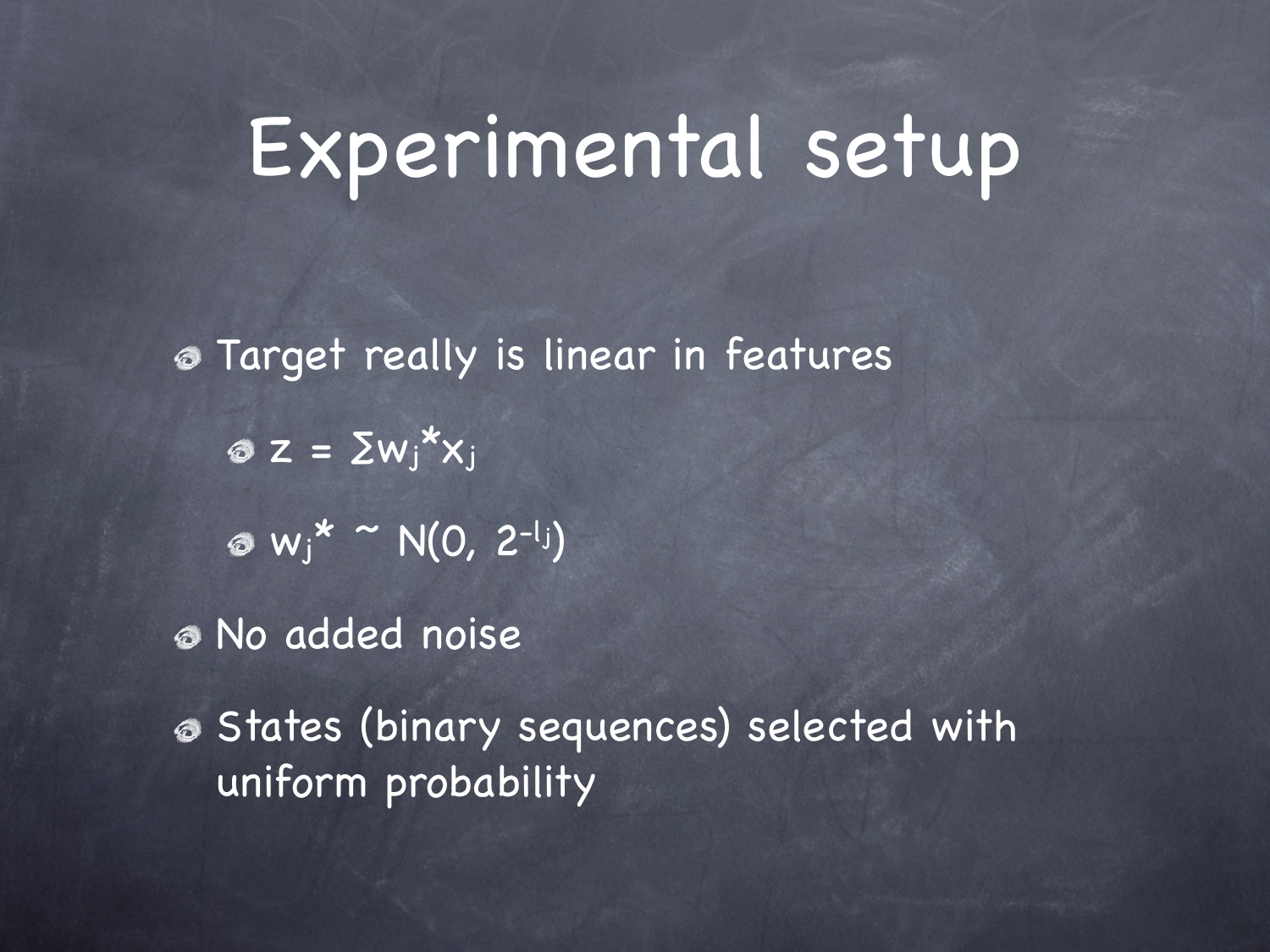## Experimental setup

- 32 bit world
- All 1-bit to 8-bit features used in target
- Different subsets of features used during learning:
	- $\circ$  = n-bit features
	- ≥ n-bit features
	- ≤ n-bit features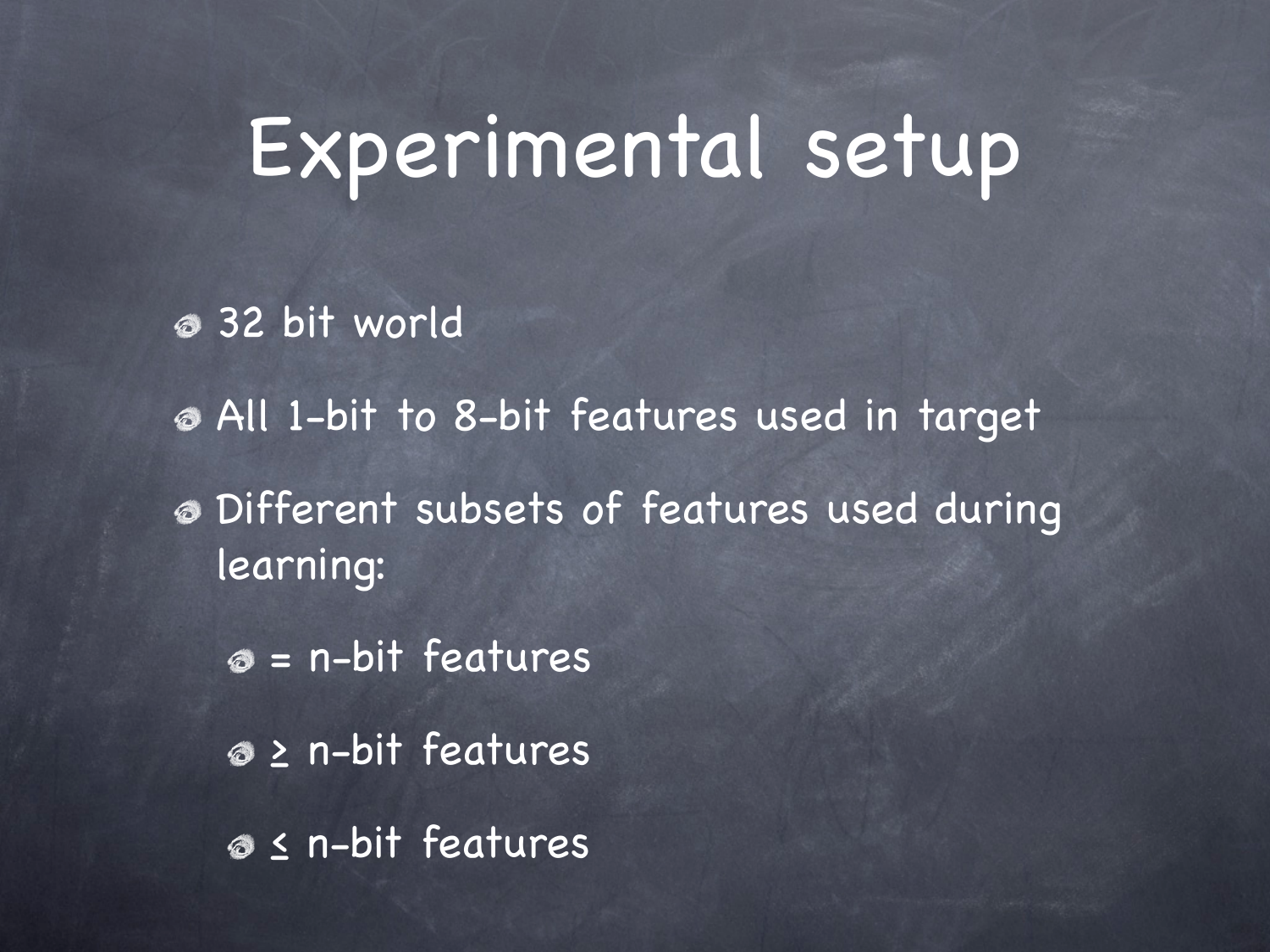## Some results